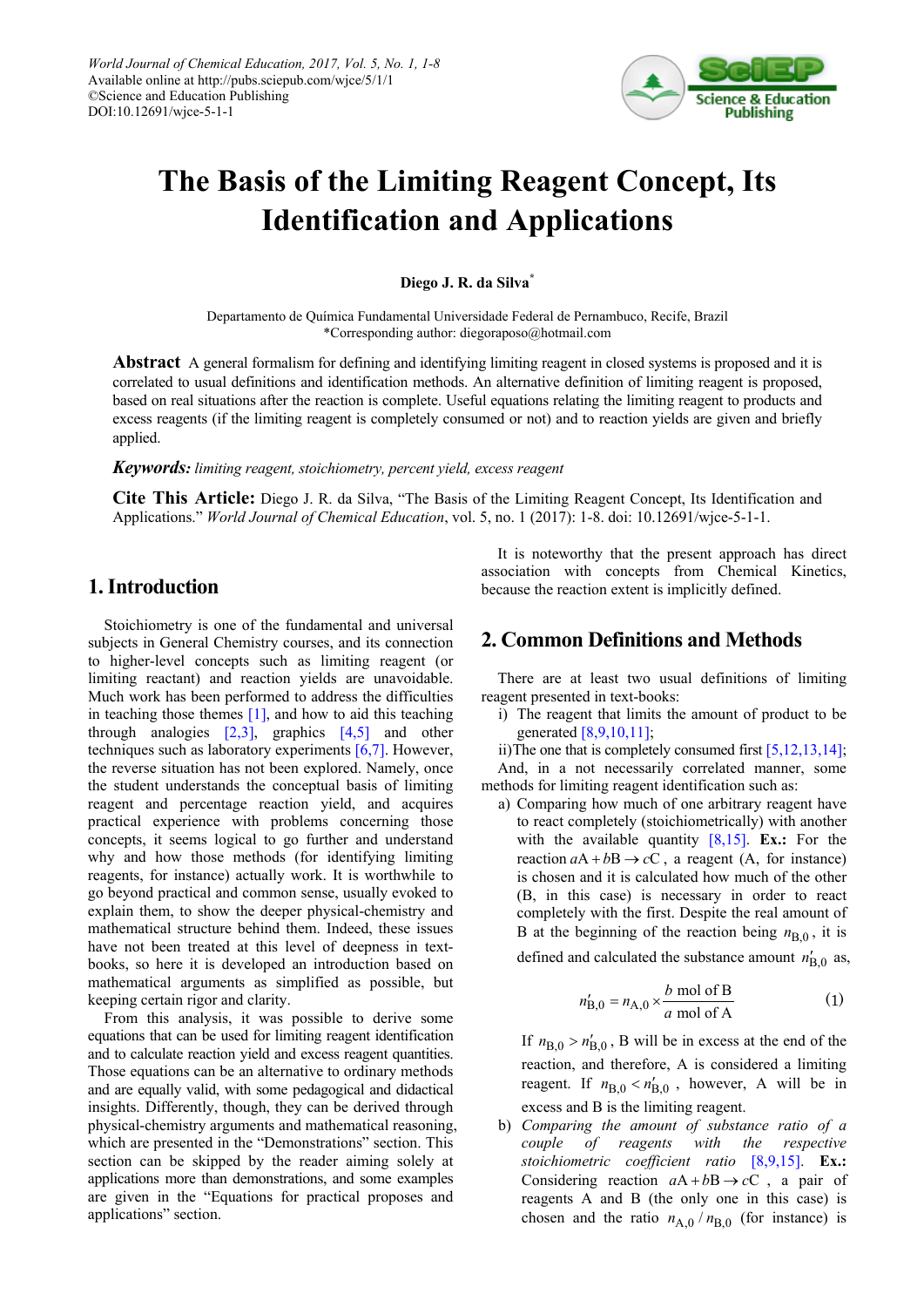compared with  $a/b$  ("actual mole ratio" vs. "stoichiometric mole ratio", according to  $[1]$ ). If  $n_{A,0}$  /  $n_{B,0}$  >  $a/b$ , part of A will not react (excess) and the limiting reagent is B, for this single pair case. If  $n_{A,0}$  /  $n_{B,0}$  <  $a/b$ , A is the limiting one. In general, for each *N* reagents, *N*-1 reagent pairs must be compared according this method. It is intrinsically connected to method **a)**, because using eq 1:

$$
\frac{n_{A,0}}{n_{B,0}} > \frac{a}{b}
$$
  

$$
\frac{n_{A,0}}{n_{B,0}} = \frac{n'_{B,0} \times (a \text{ mol of A})}{n_{B,0} \times (b \text{ mol of B})} > \frac{a}{b}
$$
  

$$
\frac{n'_{B,0}}{n_{B,0}} > 1 \Rightarrow n'_{B,0} > n_{B,0}
$$

That shows B as the limiting reagent by the relation  $n'_{\rm B,0} > n_{\rm B,0}$  used in method **a**).

c) *Identifying which reagent gives the least amount of an arbitrary product* [11-14,16]. **Ex.:** Using the same reaction  $aA + bB \rightarrow cC$  as example, the amount of product if each reagent is completely consumed (assuming them to be limiting reagents, l. r.) is calculated:

$$
n_{\rm C}("{\rm A}"\text{ as }1, r.) = \left(\frac{c}{a}\right) \times n_{\rm A,0} \tag{2}
$$

$$
n_{\rm C}("B" as l. r.) = \left(\frac{c}{b}\right) \times n_{\rm B,0} \tag{3}
$$

The real limiting reagent is the one that gives the least amount of product, thus, if  $n_C("A"$  as l. r.) <  $n_{\rm C}$ ("B" as l. r.) A is the limiting reagent, or  $n_{\rm C}$  ("A" as l. r.) >  $n_C("B"$  as l. r.) implies B is the one. Its connection with method **b)** can be proved, assuming the following inequality as an example:

$$
n_{\mathbb{C}}("A" as l. r.) > n_{\mathbb{C}}("B" as l. r.)
$$

Using eqs 2 and 3:

$$
\left(\frac{c}{a}\right) \times n_{A,0} > \left(\frac{c}{b}\right) \times n_{B,0} \Rightarrow \frac{n_{A,0}}{n_{B,0}} > \frac{a}{b}
$$

Indicating B as the limiting reagent according to method **b)**.

d) *Verifying the reagent that has the smallest amount of the ratio between its amount of substance and its respective stoichiometric coefficient* [\[12,17\].](#page-6-6) **Ex.:** If the reaction is  $aA + bB \rightarrow cC$ , the relation  $n_{A,0}$  /  $a < n_{B,0}$  /  $b$  implies that A is the limiting reagent, whereas for  $n_{A,0}$  /  $a > n_{B,0}$  / *b*, the limiting reagent is B. This method can be simply correlated to method **b)** (and then to the others from it):  $n_{A,0}$  /  $a > n_{B,0}$  /  $b \Rightarrow n_{A,0}$  /  $n_{B,0} > a/b$  when B is the limiting reagent. This method will be generalized in the next section.

Definitions **i)** and **ii)** are equivalent, because the limiting reagent limits product formation (definition **i**) by being completely consumed first (definition **ii**). Although these definitions are perfectly valid, especially for educational purposes, both refer to a situation to which at least one of the reagents is completely exhausted at the end of the reaction, condition that, for several reasons, cannot be attained in practice [\[11,15\].](#page-6-7) This prevents the construction of a general mathematical formalism that explains real cases and yielding of practical equations. In addition, *it lacks a clear relation between definition and method*. Namely, the definitions refer to the reaction completion, whereas the methods for limiting reagent identification are based on initial amounts of substance, with no given relation between them. Therefore, it is offered the following alternative definition for limiting reagent as **iii)** the reagent(s) with the least value of *stoichiometric amount of substance at the end of the reaction* [\[18\],](#page-7-0) where the ratio between the amount of substance and its stoichiometric coefficient is its stoichiometric amount. This definition do not refer to any hypothetical situation, but leads to definitions **i)** and **ii)** as special cases, namely when the amount of the limiting reagent turns out to be zero when reaction is over. Also, it is directly related to method **d)** and through it, to other methods in any situation, real or hypothetical, thus showing its generality, rigorousness and usefulness. The proof of those assertions and their consequences will be provided in the next section.

#### **3. Demonstrations**

Consider the following general chemical reaction:

$$
a_1A_1 + a_2A_2 + \dots \to b_1B_1 + b_2B_2 + \dots \tag{4}
$$

where  $a_i$  is the stoichiometric coefficient of reagent  $A_i$ and  $b_k$  is the stoichiometric coefficient of product  $B_k$ . Stoichiometric number of species  $X$ ,  $v_X$ , can be defined as [\[20\],](#page-7-1)

$$
\nu_X := \begin{cases}\n-a_i, & \text{if } X \text{ is a reagent A}_i \\
b_k, & \text{if } X \text{ is a product B}_k\n\end{cases}
$$
\n(5)

In words, the stoichiometric number of a given reagent is the negative of its stoichiometric coefficient, and its own stoichiometric coefficient if it is a product. The distinction between stoichiometric number and stoichiometric coefficient is that the former can be positive (product) or negative (reagent), while the latter will always be positive. This definition is quite useful because it relates directly the variation of the amount of substance with reaction exten[t \[22\].](#page-7-2)

The amount of substance, often called "number of moles", is usually denoted by *n*. Although its unit is mol, it is recommended not to use "number of moles" to designate "amount of substance", by the same reason that "number of meters" should not be used to designate "length"  $[21]$ . To indicate a species  $i$ , the terms such as  $n_i$  or  $n(i)$  can be used.

There is a relationship between the amount of substance variation relative to another substance in the same reaction and their respective stoichiometric numbers. For a pair of substances *i* and *j* this relationship takes the form  $[24]$ :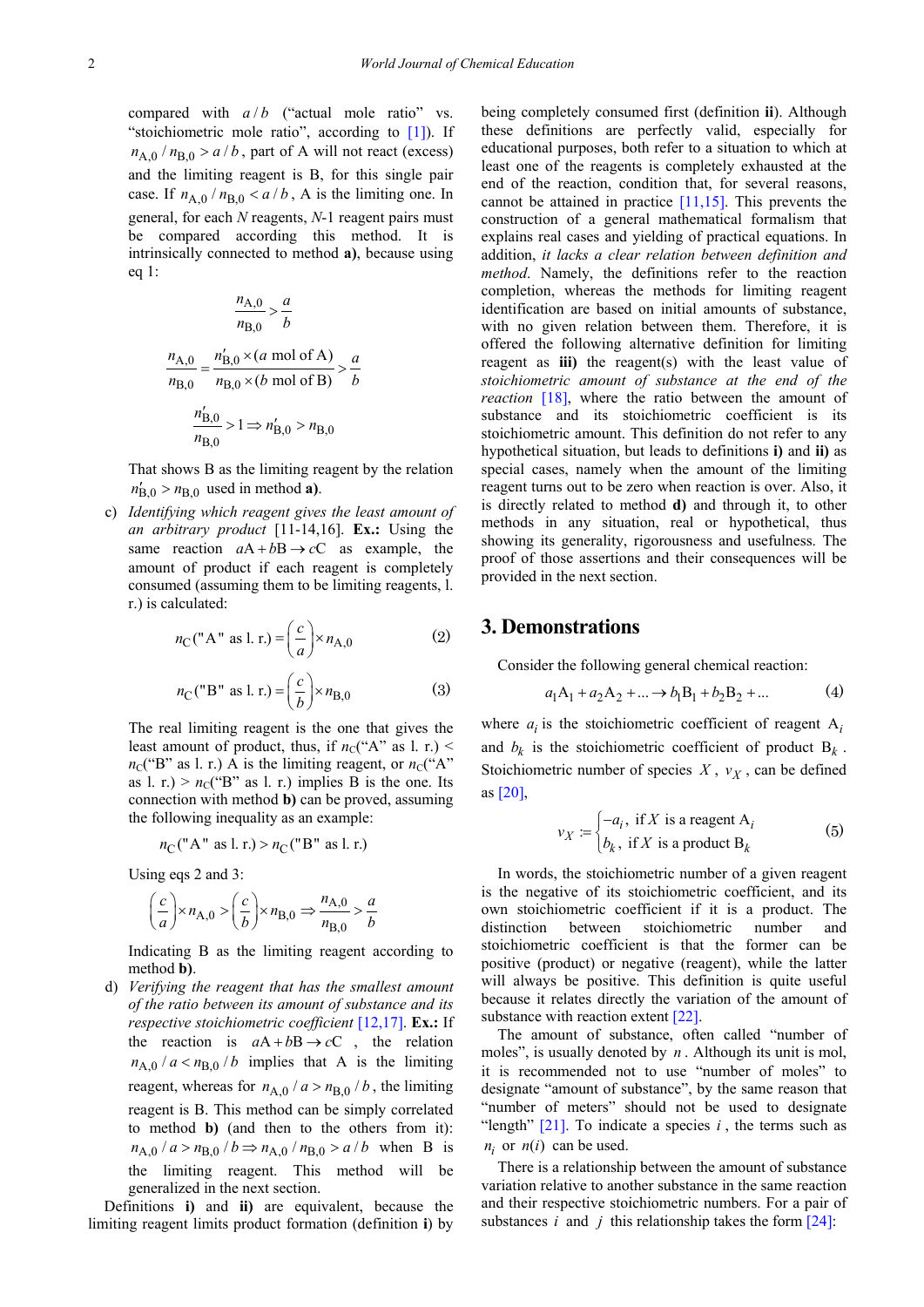$$
\frac{\mathrm{d}n_i}{\mathrm{d}n_j} = \frac{v_i}{v_j}.\tag{6}
$$

According to eq 6, for a product B and a reagent A, an infinitesimal change in amount of B is related to an infinitesimal change in amount of A by the following equation:

$$
\frac{dn_{\rm B}}{dn_{\rm A}} = \frac{v_{\rm B}}{v_{\rm A}} = -\frac{b_{\rm B}}{a_{\rm A}}.
$$

Because the derivative of  $n<sub>B</sub>$  with respect to  $n<sub>A</sub>$  is negative, the increase in the amount of reagent A implies a decrease in the amount of product B, and vice-versa. This has to be true for the conservation of the number of atoms (and mass) to be valid in closed systems (those with no exchange of mass with the surroundings), thus an increase in the number of certain species have to be balanced by a decrease in the number of others in order to keep the numbers of each given atom constant through the chemical reaction.

Equation 6 is valid for infinitesimal changes in the amount of substance as well as for finite variations. Namely, if  $n_{i,0}$  and  $n_{i,0}$  are the initial amounts of *i* and *j*, whereas  $n_{i,t}$  and  $n_{j,t}$  refer to the amount of substance at time *t* , the integration of eq 6 leads to:

$$
\frac{dn_i}{v_i} = \frac{dn_j}{v_j}
$$

$$
\int_{n_{i,0}}^{n_{i,t}} \frac{dn_i}{v_i} = \int_{n_{j,0}}^{n_{j,t}} \frac{dn_j}{v_j}
$$

$$
\frac{n_{i,t} - n_{i,0}}{v_i} = \frac{n_{j,t} - n_{j,0}}{v_j} \quad \{\forall (i,j)\}.
$$
(7)

The symbol represents "for all", therefore  $\forall (i, j)$ means "for all *i* and", or for any pair of substances involved in the given reaction. If  $n_i$  and  $n_j$  represents the amount of *i* and *j* at the end of the reaction (instead of integration variables):

$$
\frac{n_i - n_{i,0}}{v_i} = \frac{n_j - n_{j,0}}{v_j} \quad \{\forall (i,j)\}
$$
 (8)

In the reaction represented by the chemical eq 4, for instance:

$$
\frac{n_{A_1} - n_{A_1,0}}{v_{A_1}} = \dots = \frac{n_{B_1} - n_{B_1,0}}{v_{B_1}} = \dots
$$
 (9)

Equation 8 is the most general form to be used in stoichiometric problems, and it is used implicitly in textbooks when dealing with excess reagents and chemical equilibrium, but sometimes explicitly when defining reaction rate according to different chemical species through the reaction extent definition [\[25\].](#page-7-5)

#### **3.1. Limiting Reagent**

Definition **iii)** takes a simpler form when the definition of "stoichiometric amount of substance", as the ratio between amount of substance and its stoichiometric coefficient (therefore, it is a "reaction specific" quantity) is employed. In fact, it needs to be used only for reagents, so if  $n_i$  is the amount of a reagent *i* at the end of reaction,  $s_i := n_i / a_i$ ;  $s_i$  is the final stoichiometric amount of *i*. The initial stoichiometric amount of *i* is similarly defined as  $s_{i,0} := n_{i,0} / a_{i}$  [\[26\].](#page-7-6)

For a given reaction, the stoichiometric amount of each reagent can be arranged or ordered according to its numerical value. For final stoichiometric amounts of a set of *r* reagents the following series of (in)equalities express the increasing values of  $s_i$ :

$$
s_1 \le s_2 \le \dots \le s_r. \tag{10}
$$

This always can be done, because the mathematical relation between  $n_i / a_i$  and  $n_j / a_j$  should be  $n_i / a_i > n_j / a_j$ ,  $n_i / a_i = n_j / a_j$  or  $n_i / a_i < n_j / a_j$ . Choosing an increasing order, from reagent 1 to reagent *r* , the (in)equations in 10 can be written accordingly. In this arrangement, reagent 1 is the (or one of the) reagent(s) that has the smallest value of *s* . That is the simpler form of the definition of limiting reagent according to **iii)**: *the reagent with the least value of final stoichiometric amount of substance*. Therefore, if L is a limiting reagent, its final stoichiometric amount is such that:

$$
s_{\mathcal{L}} \le s_i \quad (\forall i) \text{ (definition iii)}.\tag{11}
$$

That is the mathematical statement of definition **iii)**. If there is only one limiting reagent, the value  $n_L / a_L$  is the smallest when compared to all remaining values of , for any reagent *i*. The equality  $s_L = s_i$  (if  $i \neq L$ ) refers to more than one limiting reagent, with same minimum value of  $s_I$ . In this case, if there is *h* limiting reagents  $L^{(1)}$ ,  $L^{(2)}$ , ...,  $L^{(h)}$ , eq 11 lead to the following arrangement:

$$
s_{\mathcal{L}}(1) = s_{\mathcal{L}}(2) = \dots = s_{\mathcal{L}}(h) < s_{h+1} \le s_{h+2} \le \dots \le s_r. \tag{12}
$$

Reagents that are not limiting reagents are defined as *excess reagents* (in eq 12 the substances  $h+1$ ,  $h+2$ , ..., *r* ). Their mathematical definition is "E is an excess reagent if there is at least one reagent *i* such that  $s_E > s_i$ ", or  $(\exists i)(s_E > s_i)$ . In those cases, the equality between excess reagents *i* and in  $s_i \leq s_{i+1}$  can only be attained if the initial stoichiometric amounts of substance are the same:  $s_{i,0} = s_{i+1,0}$  ( $n_{i,0} / a_i = n_{i+1,0} / a_{i+1}$ ). The reason for this will be clear soon.

Definitions **i)** and **ii)** are limiting cases of definition **iii)** because they refer to the hypothetical case where  $s_L = 0$ (because  $n_L = 0$ ) in eq 11, when the limiting reagent is completely consumed. However, methods for limiting reagent identification are based on amounts of substance at the beginning of the reaction, because there is no practical means to obtain such information after the reaction is performed (even if it is referred to conceptually define limiting reagent). From methods **a)** through **d),** values of  $n_{i,0}$  (not  $n_i$ ) for every reagent *i* are compared, considering their respective stoichiometric coefficients  $a_i$ .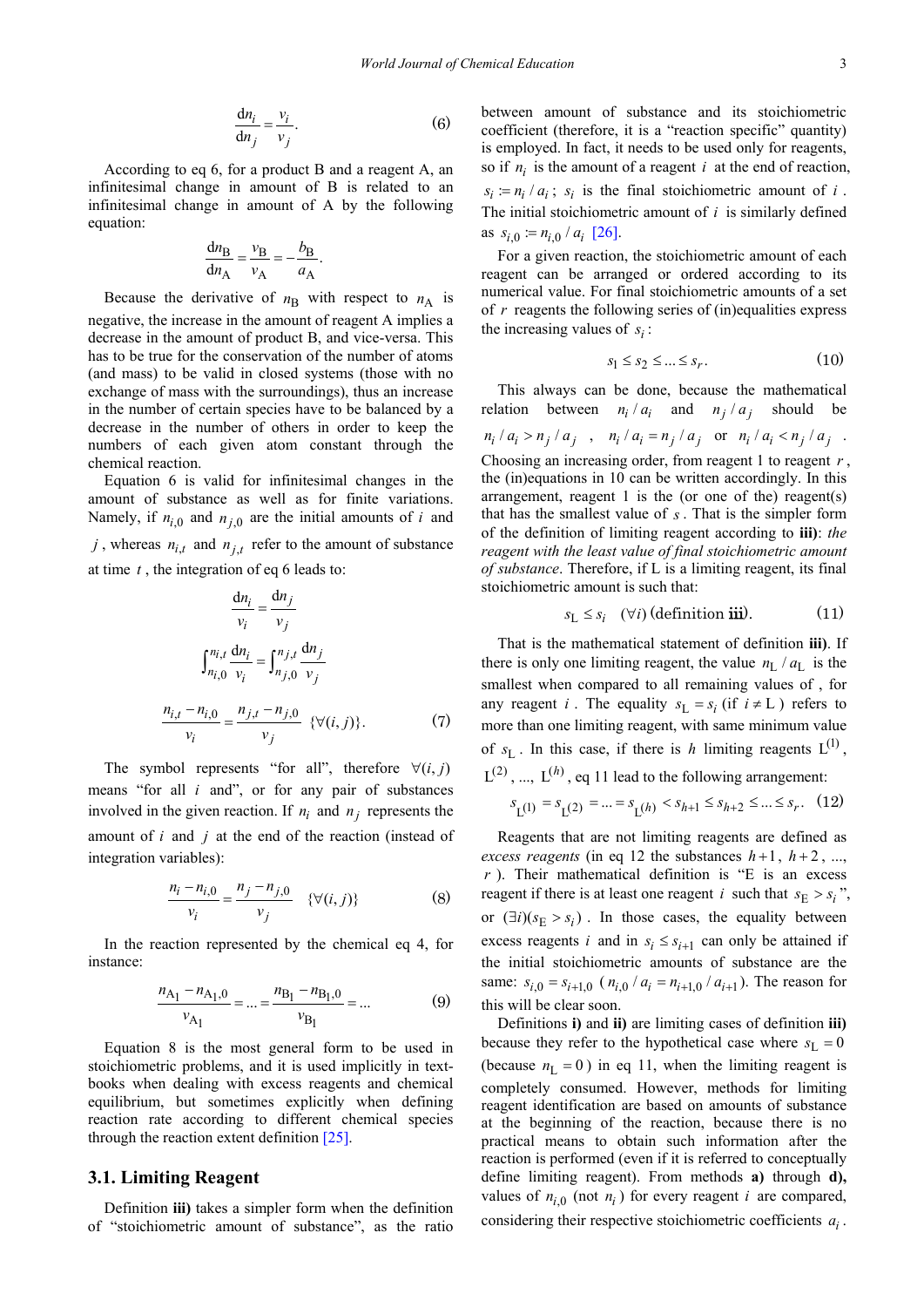To show the relationship between definition **iii)** and methods **a)** through **d)**, but especially for method **d)**, it is necessary (and sufficient) to prove that the increasing ordering of (in)equations in eq 10 *is maintained at the beginning of the reaction*, that is, for values of  $s_{i,0}$ . In other words, if those (in)equalities are written in a shorter representation:

$$
s_i \le s_j \quad \{\forall (j > i)\}.\tag{13}
$$

The following implication can be proved true [\[28\]:](#page-7-7)

$$
(s_i \le s_j) \Rightarrow (s_{i,0} \le s_{j,0}) \quad \{\forall (j > i)\}.
$$
 (14)

That means  $s_1 \le s_2 \le ... \le s_r$  implies  $s_{1,0} \le s_{2,0} \le ... \le s_{r,0}$ , and the limiting reagents identified by the minimum value of *s* can instead be identified by the least value of  $s_0$ (method **d** application). To demonstrate the implication in eq 14, the first step is to use eq 8 for a pair of reagents *i* and *j* , namely

$$
\frac{n_i - n_{i,0}}{a_i} = \frac{n_j - n_{j,0}}{a_j} \quad \{\forall (i,j)\}.
$$
 (15)

If we consider an arbitrary reagent *g* from those *r* involved we have:

$$
\frac{n_g - n_{g,0}}{a_g} = \frac{n_j - n_{j,0}}{a_j} \quad \{\forall j\}
$$
  

$$
\frac{n_j}{a_j} - \frac{n_g}{a_g} = \frac{n_{j,0}}{a_j} - \frac{n_{g,0}}{a_g} \quad \{\forall j\}.
$$
 (16)

The hypothesis  $s_i \leq s_j$  { $\forall (j > i)$ } can be expressed in terms of the amounts of substance when reaction is finished as,

$$
\frac{n_i}{a_i} \le \frac{n_j}{a_j} \quad \{\forall (j > i)\}.
$$
 (17)

By subtracting  $s_g := n_g / a_g$  at both sides of eq 17, we can transform the (in)equalities from  $s_1 \leq s_2 \leq ... \leq s_r$  into  $s_1 - s_g \leq s_2 - s_g \leq ... \leq s_r - s_g$ :

$$
\frac{n_i}{a_i} - \frac{n_g}{a_g} \le \frac{n_j}{a_j} - \frac{n_g}{a_g} \quad \{\forall (j > i)\}.
$$
 (18)

Using eqs 18 and 16 for both *j* and *i* :

$$
\frac{n_{i,0}}{a_i} - \frac{n_{g,0}}{a_g} \le \frac{n_{j,0}}{a_j} - \frac{n_{g,0}}{a_g} \quad \{\forall (j > i)\}.
$$
 (19)

Adding  $s_{g,0} := n_{g,0} / a_g$  in both sides of eq 19 gives

$$
\frac{n_{i,0}}{a_i} \le \frac{n_{j,0}}{a_j} \quad \{\forall (j > i)\}\
$$
  

$$
s_{i,0} \le s_{j,0} \quad \{\forall (j > i)\}.
$$
 (20)

Therefore the implication  $(s_i \leq s_j) \Rightarrow (s_{i,0} \leq s_{i,0})$  $\{\forall (j > i)\}\$ is proved. Actually, because all mathematical operations involved in the demonstration admits inverse operation (subtraction/summation) it is straightforward to show, in a very similar way, the implication  $(s_{i,0} \leq s_{i,0}) \Rightarrow (s_i \leq s_i) \{ \forall (j > i) \}$ . That means  $(s_i \leq s_i)$  $\{\forall (j > i)\}\$  if and only if  $(s_{i,0} \leq s_{i,0}) \ \{\forall (j > i)\}\$ , or [\[29\]:](#page-7-8)

$$
(s_i \le s_j) \Leftrightarrow (s_{i,0} \le s_{j,0}) \quad \{\forall (j > i)\}.
$$
 (21)

This important relation allows us to connect definition **iii)**, which is a general case of definitions **i)** and **ii)**, with method **d)**. Namely, if eq 12 holds, so it does eq 22:

$$
s_{\mathrm{L}^{(1)},0} = \ldots = s_{\mathrm{L}^{(h)},0} < s_{h+1,0} \leq s_{h+2,0} \leq \ldots \leq s_{r,0}. \quad (22)
$$

And the limiting reagent(s) can be identified by its(their) minimum value of the initial stoichiometric amount of substance, which describes method **d)**:

$$
(s_{L,0} \le s_{i,0}) \quad (\forall i) \text{ (method d).} \tag{23}
$$

Therefore, definition **iii)** (eq 11, from which eq 12 is derived) of limiting reagent is intrinsically related to the identification method **d)** (eq 23):  $(s_L \leq s_i) \Leftrightarrow (s_{L,0} \leq s_{i,0}) (\forall i)$  (according to eq 21).

Methods **a)** through **c)** should also be connected to definition **iii)**, through their relationship with method **d)**. From eq 23:

$$
\frac{n_{L,0}}{a_L} \le \frac{n_{i,0}}{a_i} \quad (\forall i)
$$
  

$$
\frac{n_{L,0}}{n_{i,0}} \le \frac{a_L}{a_i} \quad (\forall i) \text{ (method b).}
$$
 (24)

Equation 24 describes method **b)**.

For a given reagent *i* and product *k* , eq 8 implies:

$$
\frac{n_{i,0} - n_i}{a_i} = \frac{n_k - n_{k,0}}{b_k} \quad \{\forall (i,k)\}.
$$
 (25)

Assuming that the amount of limiting reagent at the end of the reaction is zero ( $n_L = 0$ ) and the amount of any product is zero at the beginning of the reaction ( $n_{k,0} = 0$ ), eq 25 gives:

$$
\frac{n_{\text{L},0}}{a_{\text{L}}} = \frac{n_k}{b_k} \quad (\forall k). \tag{26}
$$

The amount of product according to eq 26 should be:

$$
n_k("L" as l. r.) = \frac{n_{L,0}b_k}{a_L} \quad (\forall k). \tag{27}
$$

If *i* is a limiting reagent, and is completely consumed at the end of the reaction as well, the amount of product is:

$$
n_k("i" as 1. r.) = \frac{n_{i,0}b_k}{a_i} \quad \{\forall (i,k)\}.
$$
 (28)

Substitution of eqs 27 and 28 into eq 23 gives the mathematical statement of method **c)**:

$$
\frac{n_{\text{L},0}}{a_{\text{L}}} \le \frac{n_{i,0}}{a_i} \quad (\forall i)
$$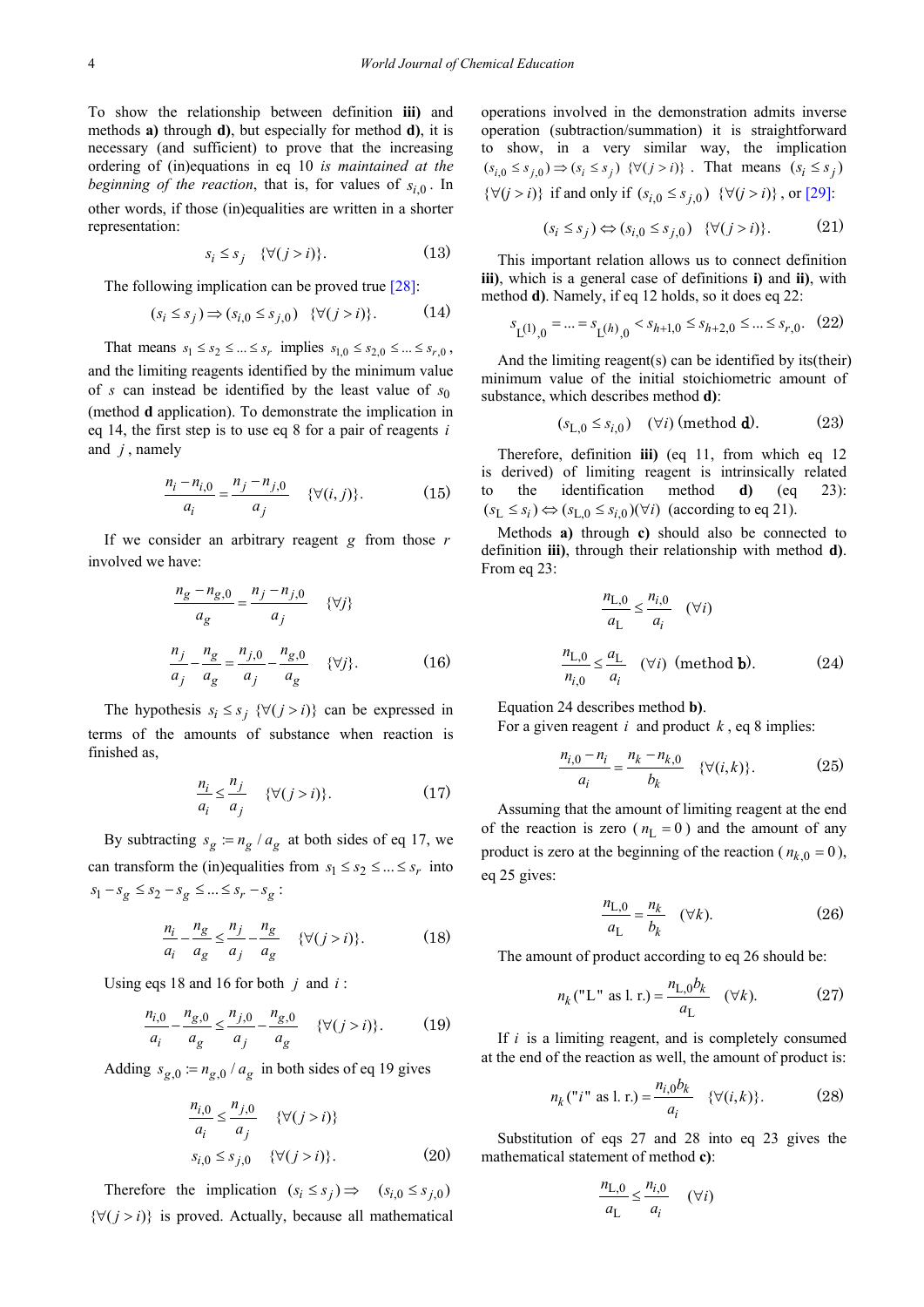$$
\frac{n_k("L" as l. r.)}{b_k} \le \frac{n_k("i" as l. r.)}{b_k} \quad \{\forall (i,k)\}
$$

 $n_k$  ("L" as l. r.)  $\le n_k$  ("*i*" as l. r.)  $\forall$  (*i, k*)} (method c). (29)

The connection between methods **a)** and **d)** can be established by defining the amount of limiting reagent L,  $n'_{l,0}(i)$ , that should react completely with reagent *i*, despite its true quantity is  $n_{L,0}$ :

$$
n'_{L,0}(i) = \frac{a_L n_{i,0}}{a_i}.
$$
 (30)

From eq 23 (method **d** statement):

$$
\frac{n_{L,0}}{a_L} \le \frac{n_{i,0}}{a_i} \quad (\forall i)
$$

$$
\frac{n_{L,0}}{a_L} \le \frac{n'_{L,0}(i)}{a_L} \quad (\forall i)
$$

$$
n_{L,0} \le n'_{L,0}(i) \quad (\forall i) \text{ (method a).}
$$
(31)

And the limiting reagent is identified by the largest value of  $n'_{L,0}(i) - n_{L,0}$  for any reagent *i* (because eq 31) means  $n'_{l,0}$  (*i*)  $-n_{l,0} \ge 0$  ( $\forall i$ ), so it is the reagent that has the largest quantity needed to react with any other, considering every pair of reagents.

#### **3.2. Reaction Percent Yield and Excess Reagent**

The most important application of limiting reagent (definition/identification method) is to provide a mean to estimate the amount of product in a hypothetical situation, in which the limiting reagent(s) is(are) exhausted in order to give that amount. That gives an upper limit to the amount of a given product that should be obtained, quite relevant information. This estimation can only be done by means of limiting reagent because it is the only one with a well defined residual minimum at the end of the reaction, namely zero. It will be shown that the amounts of excess reagents can be used to calculate the amount of product, but only by means of limiting reagent identification and proper amounts (at the beginning and ending of a reaction).

Consider that for any reaction, such as exemplified in eq 4, the following equations are valid  $[30]$ :

$$
\frac{n_{A_i,0} - n_{A_i}}{a_i} = \frac{n_{A_j,0} - n_{A_j}}{a_j} \quad \{\forall (i,j)\}
$$
(32)

$$
\frac{n_{A_i,0} - n_{A_i}}{a_i} = \frac{n_{B_k} - n_{B_k,0}}{b_k} \quad \{\forall (i,k)\}.
$$
 (33)

As consequences of eq 8, let us assume, for the sake of simplicity, that the amounts of any product at the beginning is zero, so eq 33 becomes

$$
\frac{n_{A_i,0} - n_{A_i}}{a_i} = \frac{n_{B_k}}{b_k} \quad \{\forall (i,k)\}
$$
 (34)

In a hypothetical situation where the minimum amount of any reagent will remain after the reaction is complete, yielding a maximum product amount, eq 32 becomes:

$$
\frac{n_{A_i,0} - n_{A_i}^{\min}}{a_i} = \frac{n_{A_j,0} - n_{A_j}^{\min}}{a_j} \quad \{\forall (i,j)\}.
$$
 (35)

Where  $n_{A_i}^{\text{min}}$  is the minimum amount of reagent  $A_i$  that yields the maximum amount of product  $B_k$ ,  $n_{B_k}^{max}$ . Therefore, eq 34 in this hypothetical situation is:

$$
\frac{n_{A_i,0} - n_{A_i}^{\min}}{a_i} = \frac{n_{B_k}^{\max}}{b_k} \quad \{\forall (i,k)\}.
$$
 (36)

However, we now know that

$$
\frac{n_{\text{L},0}}{a_{\text{L}}} \le \frac{n_{\text{A}_i}}{a_i} \quad (\forall i) \tag{37}
$$

for a limiting reagent L when compared to any other reagent. The same applies to the hypothetical situation in which every reagent has the least possible amount once the reaction is finished:

$$
\frac{n_{\rm L}^{\rm min}}{a_{\rm L}} \le \frac{n_{\rm A_i}^{\rm min}}{a_i} \quad (\forall i). \tag{38}
$$

The only reagent whose minimum amount at this situation is well defined is the limiting reagent, which is totally consumed, so  $n_L^{\text{min}} = 0$  and cannot be less than that. Therefore, by eq 38, any excess reagent shows some positive amount in this hypothetical case:

$$
0 \le \frac{n_{\mathcal{A}_i}}{a_i} \quad (\forall i). \tag{39}
$$

Thus, every reagent can be used to obtain  $n_{B_k}^{\text{max}}$ (through eq 36), but for limiting reagent(s) this can be performed without any reference to its residual amounts at the end of the reaction, because there is none. For a given limiting reagent L, eq 36 can then be rearranged as

$$
\frac{n_{\text{L},0}}{a_{\text{L}}} = \frac{n_{\text{B}_k}^{\text{max}}}{b_k} \quad (\forall k)
$$
  

$$
n_{\text{B}_k}^{\text{max}} = \frac{b_k n_{\text{L},0}}{a_{\text{L}}} \quad (\forall k).
$$
 (40)

It can be defined as the *largest amount of product* yielded by the complete consumption of the limiting reagent (because no other reagent can be completely consumed without violating mass conservation) as in eq 40, which can be compared to the actual amount of product, for any real reaction, to provide the reaction percent yield. Then the reaction percent yield,  $R(\%)$ , is defined as:

$$
R(\%) := \frac{n_{\text{B}_k}}{n_{\text{B}_k}} \times 100\% \quad (\forall k). \tag{41}
$$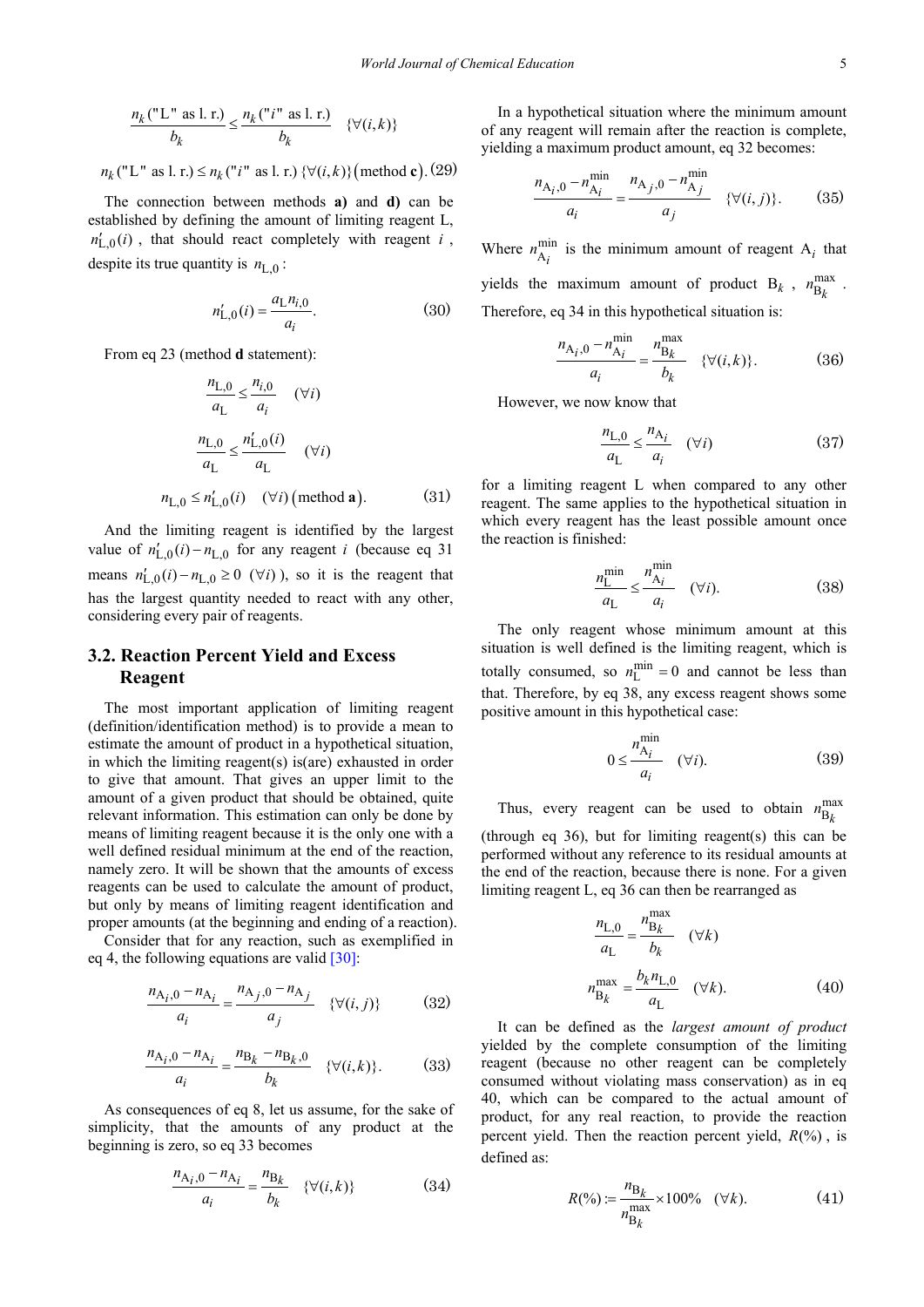The reaction percent yield can also be determined by knowing only the initial and final amounts of the limiting reagent. For any reagent, dividing eq 34 by 36 gives

$$
\frac{n_{\text{B}_k}}{n_{\text{B}_k}^{\text{max}}} = \frac{n_{\text{A}_i,0} - n_{\text{A}_i}}{n_{\text{A}_i,0} - n_{\text{A}_i}^{\text{min}}} \quad \{\forall (i,k)\}.
$$
 (42)

Notice, then, that can only be determined by means of eq 43:

$$
\frac{n_{\text{L},0}}{a_{\text{L}}} = \frac{n_{\text{A}_i,0} - n_{\text{A}_i}}{a_i} \quad (\forall i). \tag{43}
$$

Therefore, the maximum amount of product and the reaction percent yield, by one way or another, can only be estimated by the limiting reagent amounts, as stated before. In this case, properly using  $n_L^{\text{min}} = 0$  in eq 42 for the limiting reagent L, we obtain

$$
\frac{n_{B_k}}{n_{B_k}^{\max}} = 1 - \frac{n_L}{n_{L,0}} \quad (\forall k). \tag{44}
$$

Which can be used to provide the reaction percent yield only from the limiting reagent amounts (substituting eq 44 in definition of eq 41) as,

$$
R(\%) = \left(1 - \frac{n_{\rm L}}{n_{\rm L,0}}\right) \times 100\% \quad (\forall k). \tag{45}
$$

The limiting reagent amounts can also be used to estimate amounts of excess reagents, because from eq 32:

$$
\frac{n_{\text{L},0} - n_{\text{L}}}{a_{\text{L}}} = \frac{n_{\text{A}_i,0} - n_{\text{A}_i}}{a_i} \quad (\forall i). \tag{46}
$$

Thus, the knowledge of  $n_{L,0}$  and  $n_L$ , referring to limiting reagent L, provides the excess amount of A*<sup>i</sup>* , namely,  $n_{A_i}$  as,

$$
n_{A_i} = n_{A_i,0} + \frac{a_i(n_L - n_{L,0})}{a_L} \quad (\forall i). \tag{47}
$$

The minimum possible amount of  $A_i$  that remain unreacted at the hypothetical case where the limiting reagent is completely consumed,  $n_{A_i}^{min}$ , is (rearranging eq

43 or using 
$$
n_L = 0
$$
 in eq 47, case where  $n_{A_i} = n_{A_i}^{min}$ ):

$$
n_{\mathbf{A}_{i}}^{\min} = n_{\mathbf{A}_{i},0} - \frac{a_{i}n_{\mathbf{L},0}}{a_{\mathbf{L}}} \quad (\forall i). \tag{48}
$$

It can be estimated from the product amounts as well, by rearranging eq 33,

$$
n_{A_i} = n_{A_i,0} + \frac{a_i (n_{B_k,0} - n_{B_k})}{b_k} \quad \{\forall (i,k)\}.
$$
 (49)

If the initial amount of any product is zero ( $n_{B_k,0} = 0$ ), then,

$$
n_{A_i} = n_{A_i,0} - \frac{a_i n_{B_k}}{b_k} \quad \{\forall (i,k)\}.
$$
 (50)

The hypothetical situation where a given product  $B_k$ has its maximum amount, so  $n_{B_k} = n_{B_k}^{\text{max}}$ , leads to a minimum of excess reagent A*<sup>i</sup>* :

$$
n_{A_i}^{\min} = n_{A_i,0} - \frac{a_i n_{B_k}^{\max}}{b_k} \quad \{\forall (i,k)\}.
$$
 (51)

Equation 51 can easily be converted into eq 48 by using eq 40. However, once again it can be noted that the limiting reagent permeates the estimation of excess reagent, because  $n_{\text{B}_k}^{\text{max}}$  can only be determined by knowing the value of  $n_{\text{L},0}$ .

## **4. Equations for Practical Purposes and Applications**

Some selected equations, in a simpler notation, are used, where "L" denotes any limiting reagent, "A" is for any excess reagents and "B" for products in general. Accordingly,

$$
\frac{n_{\text{L},0} - n_{\text{L}}}{a_{\text{L}}} = \frac{n_{\text{A},0} - n_{\text{A}}}{a_{\text{A}}} = \frac{n_{\text{B}} - n_{\text{B},0}}{b_{\text{B}}}
$$
(52)

$$
\frac{n_{\text{L},0}}{a_{\text{L}}} < \frac{n_{\text{A},0}}{a_{\text{A}}} \tag{53}
$$

$$
n_{\rm B}^{\rm max} = \frac{b_{\rm B} n_{\rm L,0}}{a_{\rm L}}\tag{54}
$$

$$
R(\%) = \frac{n_{\text{B}}}{n_{\text{B}}^{\text{max}}} \times 100\% = \left(1 - \frac{n_{\text{L}}}{n_{\text{L},0}}\right) \times 100\% \tag{55}
$$

$$
n_{\rm A}^{\rm min} = n_{\rm A,0} - \frac{a_{\rm A} n_{\rm L,0}}{a_{\rm L}}.\tag{56}
$$

Equation 52 is the most general one, and relates the initial and final amounts of any substance of the reaction. Equation 53 represents method **d)** for limiting reagent identification. Equation 54 gives the maximum amount of product of a chemical reaction, assuming that the initial amount of product is zero and that the limiting reagent is completely consumed. Equation 55 gives the reaction percent yield and assumes that the initial amounts of products are zero; however, it obviously does not need the limiting reagent final amount to be zero, unless reaction percent yield is 100%. Equation 56 provides the minimum amount of excess reagent from the limiting reagent initial amounts, assuming that the limiting reagent final amount is zero.

To exemplify the application of these equations, consider the following heat promoted reaction [\[31\]:](#page-7-10)

$$
B_2O_3(s) + 3CaF_2(s) + 3H_2SO_4(l) \xrightarrow{\Delta} 2BF_3(g) + 3CaSO_4(s) + 3H_2O(l).
$$

If, at the beginning of the reaction the amounts of  $B_2O_3$ ,  $CaF<sub>2</sub>$  and  $H<sub>2</sub>SO<sub>4</sub>$  are 2.0 mol, 5.0 mol and 1.0 mol,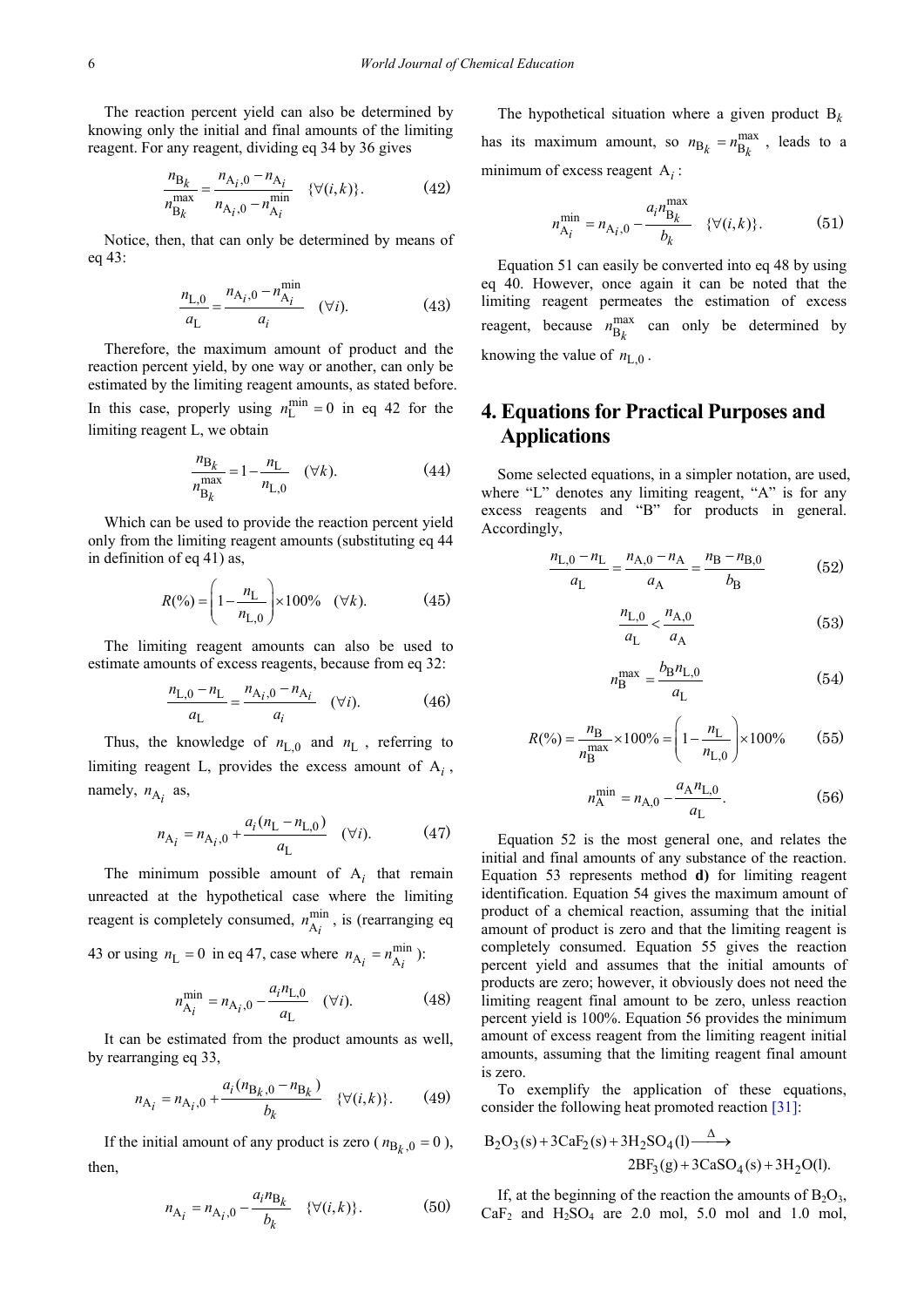respectively, using eq 53 the limiting reagent can be identified:

$$
\frac{n_{\text{B}_2\text{O}_3,0}}{a_{\text{B}_2\text{O}_3}} = \frac{2.0 \text{ mol}}{1} = 2.0 \text{ mol}
$$
  

$$
\frac{n_{\text{CaF}_2,0}}{a_{\text{CaF}_2}} = \frac{5.0 \text{ mol}}{3} = 1.7 \text{ mol}
$$
  

$$
\frac{n_{\text{H}_2\text{SO}_4,0}}{a_{\text{H}_2\text{SO}_4}} = \frac{1.0 \text{ mol}}{3} = 0.33 \text{ mol}
$$
  

$$
(0.33 \text{ mol} < 1.7 \text{ mol} < 2.0 \text{ mol}) \Rightarrow
$$
  

$$
\frac{n_{\text{H}_2\text{SO}_4,0}}{a_{\text{H}_2\text{SO}_4}} < \frac{n_{\text{CaF}_2,0}}{a_{\text{CaF}_2}} < \frac{n_{\text{B}_2\text{O}_3,0}}{a_{\text{B}_2\text{O}_3}}.
$$

Therefore  $H_2SO_4$  is the limiting reagent. From eq 54 the maximum amount of  $CaSO<sub>4</sub>$ , for instance, can be estimated:

$$
n_{\text{CaSO}_4}^{\text{max}} = \frac{b_{\text{CaSO}_4} n_{\text{H}_2\text{SO}_4,0}}{a_{\text{H}_2\text{SO}_4}} = \frac{3 \times 1.0 \text{ mol}}{3} = 1.0 \text{ mol.}
$$

The reaction percent yield if the final amount of  $CaSO<sub>4</sub>$ is 0.50 mol can be estimated by using eq 55:

$$
R(\%) = \frac{n_{\text{CaSO}_4}}{n_{\text{CaSO}_4}^{\text{max}}} \times 100\% = \frac{0.50 \text{ mol}}{1.0 \text{ mol}} \times 100\% = 50\%.
$$

If the limiting reagent were completely consumed, the excess of  $B_2O_3$ , for instance, should be, according to eq 56:

$$
n_{\text{B}_2\text{O}_3}^{\text{min}} = n_{\text{B}_2\text{O}_3,0} - \frac{a_{\text{B}_2\text{O}_3} n_{\text{H}_2\text{SO}_4,0}}{a_{\text{H}_2\text{SO}_4}}
$$

$$
= 2.0 \text{ mol} - \frac{1 \times 1.0 \text{ mol}}{3} = 1.7 \text{ mol}.
$$

If the reaction is such that  $n_{CaSO_4} = 0.50$  mol, as stated before (50% percent yield), the amount of  $B_2O_3$  that remains when the reaction is over is, through eq 52:

$$
\frac{n_{\text{B}_2\text{O}_3,0} - n_{\text{B}_2\text{O}_3}}{a_{\text{B}_2\text{O}_3}} = \frac{n_{\text{CaSO}_4} - n_{\text{CaSO}_4,0}}{b_{\text{CaSO}_4}}
$$

$$
n_{\text{B}_2\text{O}_3} = n_{\text{B}_2\text{O}_3,0} - \frac{a_{\text{B}_2\text{O}_3}(n_{\text{CaSO}_4} - n_{\text{CaSO}_4,0})}{b_{\text{CaSO}_4}}
$$

$$
n_{\text{B}_2\text{O}_3} = 2.0 \text{ mol} - \frac{1 \times (0.50 - 0.00) \text{ mol}}{3} = 1.8 \text{ mol.}
$$

Obviously  $n_{\text{B}_2\text{O}_3}^{\text{min}}$  <  $n_{\text{B}_2\text{O}_3}$  , because the reaction percent yield was not 100%, so the amount of excess reagent left cannot be the minimum.

## **5. Conclusion**

Some of the relevant topics discussed are summarized as,

1) A new definition of limiting reagent is proposed, that can be applied to any real situation, rather than hypothetical cases where no limiting reagent remains in the end of the reaction;

- 2) This definition is connected to usual ones and to methods for limiting reagent identification (especially method **d**) by means of mathematical proofs;
- 3) Equations for different situations were derived, and although some of them have been used previously such as eqs 53, 54 and 55, other equations that apparently have not been used in Stoichiometry where presented, such as eqs 52 and 56. The scope of applications of these equations were clearly specified and their alternative uses and rearrangement of them where proposed to increase their usefulness.

In addition, it has been provided through simple mathematical and logical operations an introduction to rigorous derivations of chemically relevant equations as a possible prelude to more elaborated derivations found in several subareas of Chemistry.

### **Acknowledgements**

The author wishes to thank Ricardo Longo (Departamento de Química Fundamental, Universidade Federal de Pernambuco) for carefully reading and revising the manuscript. The Brazilian agency CAPES is acknowledged by providing a scholarship.

#### **References**

- <span id="page-6-0"></span>[1] Chandrasegaran, A. L., Treagust, D. F., Waldrip, B. G., Chandrasegaran, A., "Students' dilemmas in reaction stoichiometry problem solving: deducing the limiting reagent in chemical reactions," *Chem. Educ. Res. Pract.*, 10, 14-23, Nov. 2008.
- <span id="page-6-1"></span>[2] Toth, Z., "Limiting Reactant: An Alternative Analogy," *J. Chem. Educ.*, 76(7), 934, Jul.1999.
- [3] Silversmith, E. F., "Limiting and Excess Reagents, Theoretical Yield," *J. Chem. Educ.*, 62(1), 61, Jan.1985.
- <span id="page-6-2"></span>[4] Phillips, J. C., "A Graphical Representation of Limiting Reactant," *J. Chem. Educ.*, 71(12), 1048, Dec.1994.
- <span id="page-6-5"></span>[5] Sostarecz, M. C., Sostarecz, A. G., "A Conceptual Approach to Limiting-Reagent Problems," *J. Chem. Educ.*, 89(9), 1148-1151, Jul.2012.
- <span id="page-6-3"></span>[6] Artdej, R., Thongpanchang, T., "Dramatic Classroom Demonstration of Limiting Reagent Using the Vinegar and Sodium Hydrogen Carbonate Reaction," *J. Chem. Educ.*, 85(10), 1382-1384, Oct.2008.
- [7] Kildahl, N., Berka, L. H., "Experiments for Modern Introductory Chemistry: Limiting Reagent, Stoichiometry, and the Mole," *J. Chem. Educ.*, 70(8), 671-673, Aug.1993.
- <span id="page-6-4"></span>[8] Zundahl, S. S., *Chemical Principles*, Houghton Mifflin Company, Boston, 2005, 72-77.
- [9] McMurry, J., Fay, R. C., *Chemistry*, Prentice Hall, New Jersey, 2003, 88-91.
- [10] Moog, R. S., Farrell, J. J., *Chemistry: A Guided Inquiry*, John Wiley & Sons, Inc., New York, 2011, 175.
- <span id="page-6-7"></span>[11] Silberberg, M. S., *Principles of General Chemistry*, McGraw-Hill, New York, 2010, 92-98.
- <span id="page-6-6"></span>[12] Moore, J. T., Langley, R. T., *Chemistry for the Utterly Confused*, McGraw-Hill, New York, 2007, 36-38.
- [13] Ebbing, D. D., Gammon, S. D., *General Chemistry*, Houghton Mifflin Company, Boston, 2009, 107-112.
- [14] Chang, R., Overby, J., *General Chemistry: The Essential Concepts*, McGraw-Hill, New York, 2011, 83-87.
- [15] Whitten, K., Davis, R., Peck, M. L., *General Chemistry*, Cengage Learning, Boston, 1999, 96-100.
- [16] Rosemberg, J. L., Epstein, L. M., *Schaum's Outline of Theory and Problems of College Chemistry*, McGraw-Hill, New York, 2010, 45.